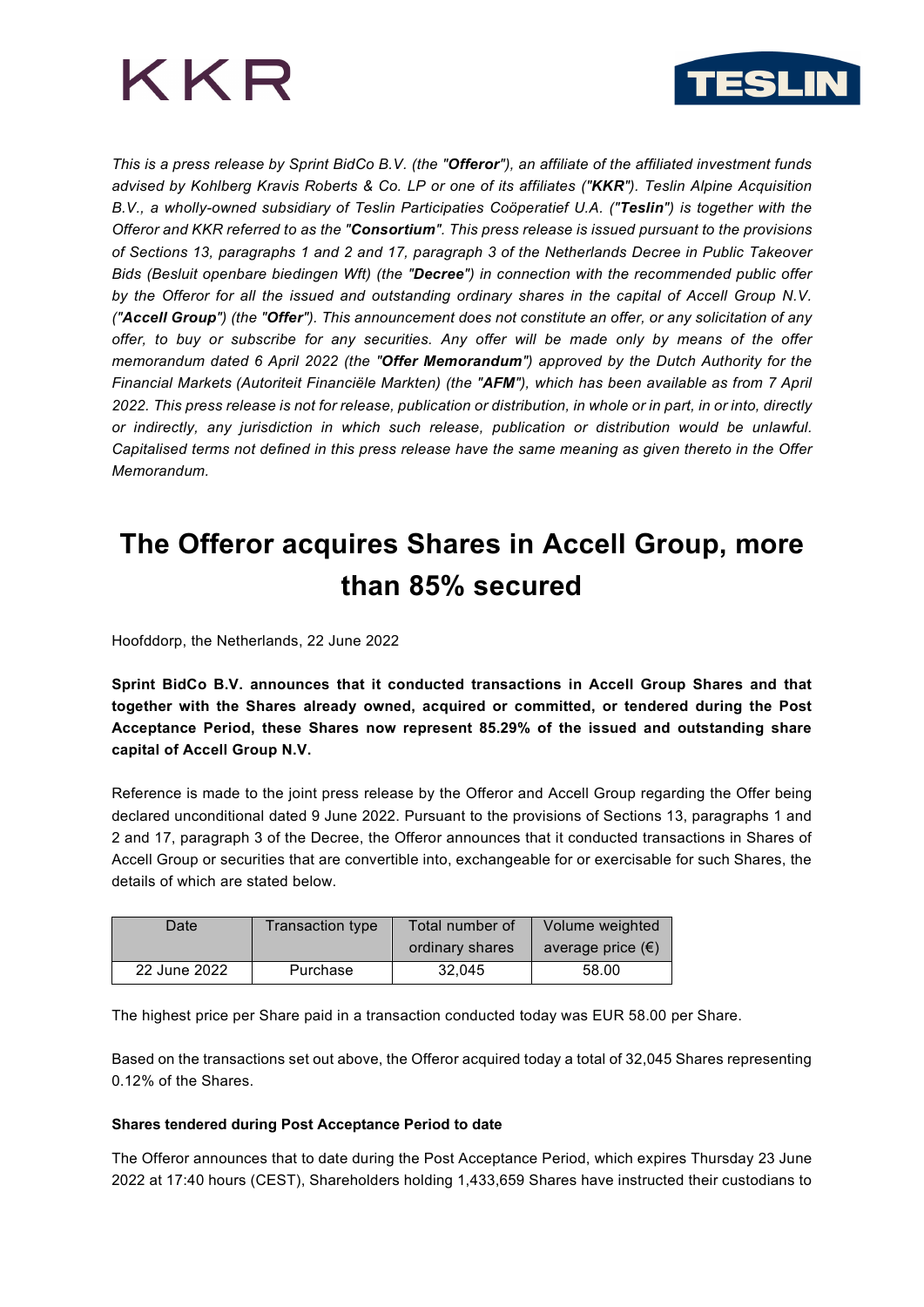irrevocably tender their Shares under the Offer, representing approximately 5.34% of the Shares. These tenders are in addition to the 1,144,203 Shares, representing approximately 4.26% of the Shares, irrevocably committed to the Offeror as referenced in the press release by the Offeror and Accell Group dated 9 June 2022.

The 1,433,659 Shares tendered during the Post Acceptance Period to date, together with the Shares already owned or acquired by, or committed to the Offeror prior to today and the 32,045 Shares acquired today, in aggregate amounts to 22,903,470 Shares, representing approximately 85.29% of the Shares.

The Offeror shall continue to accept for payment all Shares validly tendered (or defectively tendered provided that such defect has been waived by the Offeror) during the Post Acceptance Period and shall pay for such Shares as soon as reasonably possible and in any case no later than on the fifth Business Day following the last day of the Post Acceptance Period.

## **Post-Offer Merger and Liquidation**

Following the Tendered, Owned and Committed Shares representing at least 80% of the Shares on a Fully Diluted basis, the Offeror may after the settlement of the Shares tendered during the Post Acceptance Period (provided that by such time the Tendered, Owned and Committed Shares represent less than 95% of the Shares on a Fully Diluted Basis), determine to have Accell Group implement the Post-Offer Merger and Liquidation as described in further detail in Section 4.13.2 (*Post-Offer Merger and Liquidation*) of the Offer Memorandum. The listing of the Shares on Euronext Amsterdam will also terminate after a successful implementation of the Post-Offer Merger and Liquidation. Remaining Shareholders who do not wish to tender their Shares in the Post Acceptance Period should carefully review the Sections of the Offer Memorandum that further explain the intentions of the Offeror, such as (but not limited to) Section 4.14 (*Consequences of the Offer*), which describes certain implications to which such Shareholders may become subject with their continued shareholding in Accell Group, and Section 8.3 (*Dutch Tax aspects for Shareholders who do not tender their Shares under the Offer*), which, amongst others, describes that the consideration per Share to be received by non-tendering Shareholders in the Post-Offer Merger and Liquidation (if implemented) after deduction and withholding of the applicable Dutch dividend withholding tax is expected to be considerably less than the Offer Price.

## **Other**

To the extent permissible under applicable law or regulation, the Offeror may from time to time after the date hereof, and other than pursuant to the Offer, directly or indirectly purchase, or arrange to purchase, Shares in the capital of Accell Group, that are the subject of the Offer. To the extent information about such purchases or arrangements to purchase is made public in the Netherlands, such information will be disclosed by means of a press release to inform shareholders of such information, which will be made available on the website of KKR. In addition, financial advisors to the Consortium may also engage in ordinary course trading activities in securities of Accell Group, which may include purchases or arrangements to purchase such securities.

## **For More Information:**

Media enquiries Hendrik Jan Eijpe, HJE Consult +31 622 031 978 / [hje@hjeconsult.nl](mailto:hje@hjeconsult.nl)